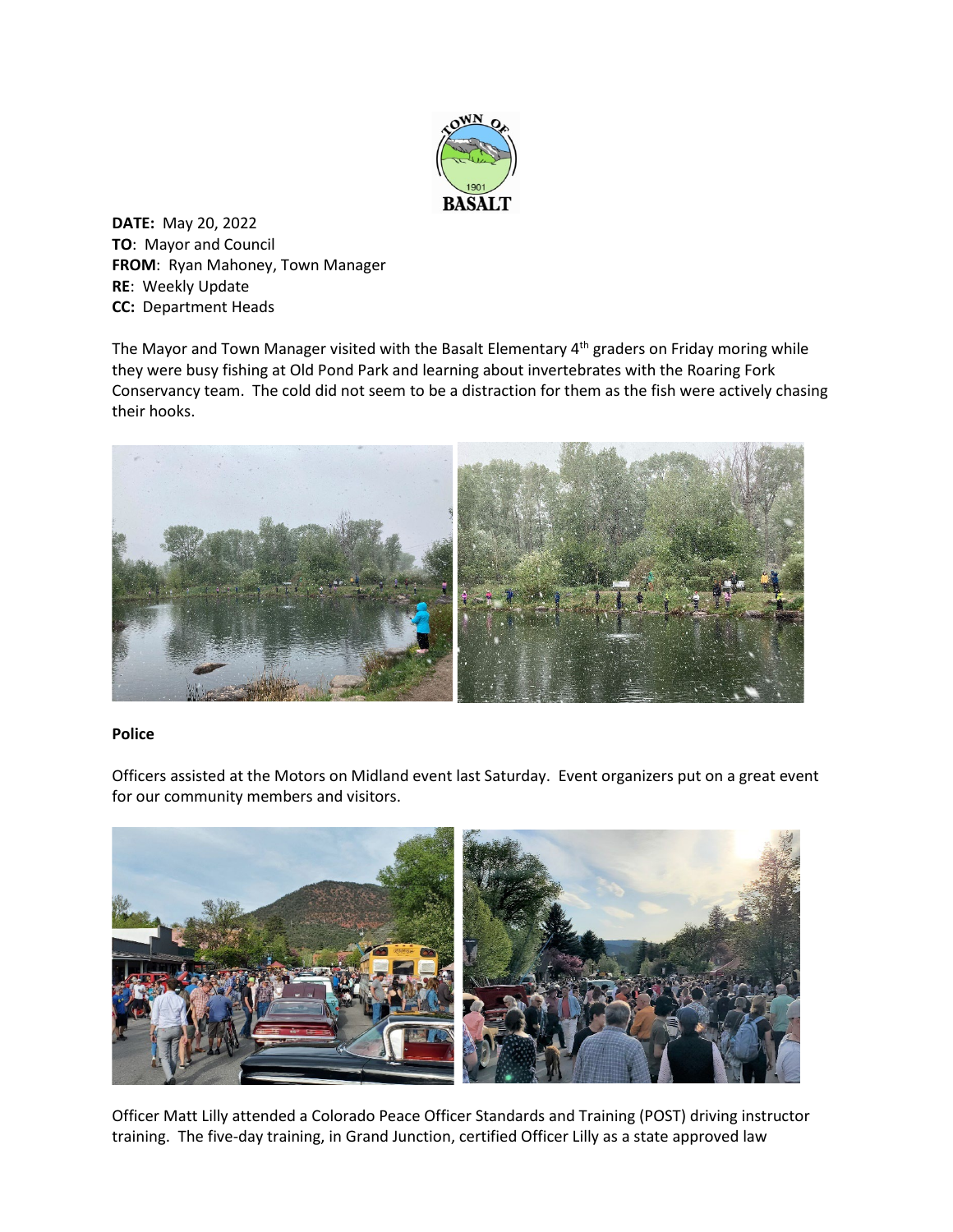enforcement driving instructor. We applied for scholarship funding from POST and will be reimbursed \$1635.00 for the cost of the training.

We have extended conditional officers of employment to two police officer applicants. These applicants passed our initial interview stages and will now enter into their background investigations. If successful, they will be hired and sent to the law enforcement training academy in August.

The VALE Board met with Town Manager Ryan Mahoney to review eleven tobacco tax grant applications. The Board made a recommendation to fund 10 requests totaling \$80,000.00.

On Saturday, Chief Greg Knott and School Resource Officer Jason Hegberg will assist at the Basalt High School graduation. Congratulations to all the graduating seniors!

Town Manager Ryan Mahoney and Chief Greg Knott attended a Ride the Rockies planning meeting. Representatives Ride the Rockies, Pitkin County, City of Aspen, Aspen Ambulance, Colorado State Patrol and the Forrest Service participated to coordinate planning efforts for the event. Ride the Rockies will be staying overnight in Basalt on June 13<sup>th</sup>.

## **Public Works**

This week in Public Works the streets department has been continuing to sweep streets and haul away debris including sticks and limbs that have fallen onto the roadways from all the wind events. Sunday Market signs will be going up today and the river pigs that were removed for snow removal on East Sopris Drive were placed back in their original spots in case we have any mud or debris flows this spring and summer. Long line striping on the center and fog lines of the roadways are scheduled for late next week and we will also be starting short line painting next week if we can get the morning temperatures to cooperate. Short line striping includes items like parking areas, crosswalks, handicap areas, and stop bars. Thermoplastic inlays of the crosswalks and stop bars are scheduled for mid-June to be installed on East Valley Road. through the commercial core. We will also be putting in thermoplastic inlays the entire length of Willits Lane and some areas around the schools as soon as this year's paving and chip seal projects are complete. The paving and chip seal contractors are thinking mid to late June for those projects right now depending on how the weather changes the schedule on the jobs prior to ours.

Parks plumbed and installed a new 2" meter that had failed in a vault in linear park at which point they were able to get the water back on to most of the park. They also fertilized the grass areas at all the parks and facilities this week. We have been working on adding trees to our GIS inventory software program in between projects.

The water department disinfected and filled the clear well and started up well #13 which ran this week for the first time this year due to the increased demand from irrigation systems. We did a tank inspection up at the Southside Tank and boosted those chlorine levels. We had a painting subcontractor rehabilitate a lot of the piping that was starting to corrode up at the water plant and in our vaults which will greatly extend lifespan of the piping and valves. We are working with SGM and our Engineer Catherine to create a water modeling system using a software and GIS program called Innovyze Infowater. Once the model is completed and calibration of the system has been completed, the model will be used to size the new water main down Midland Avenue as part of the Midland Streetscape project.

We installed a new washer and dryer and prepped an affordable housing unit for occupancy. We also continued to work on the pool and drained the solar system for the freezing weather coming this Friday.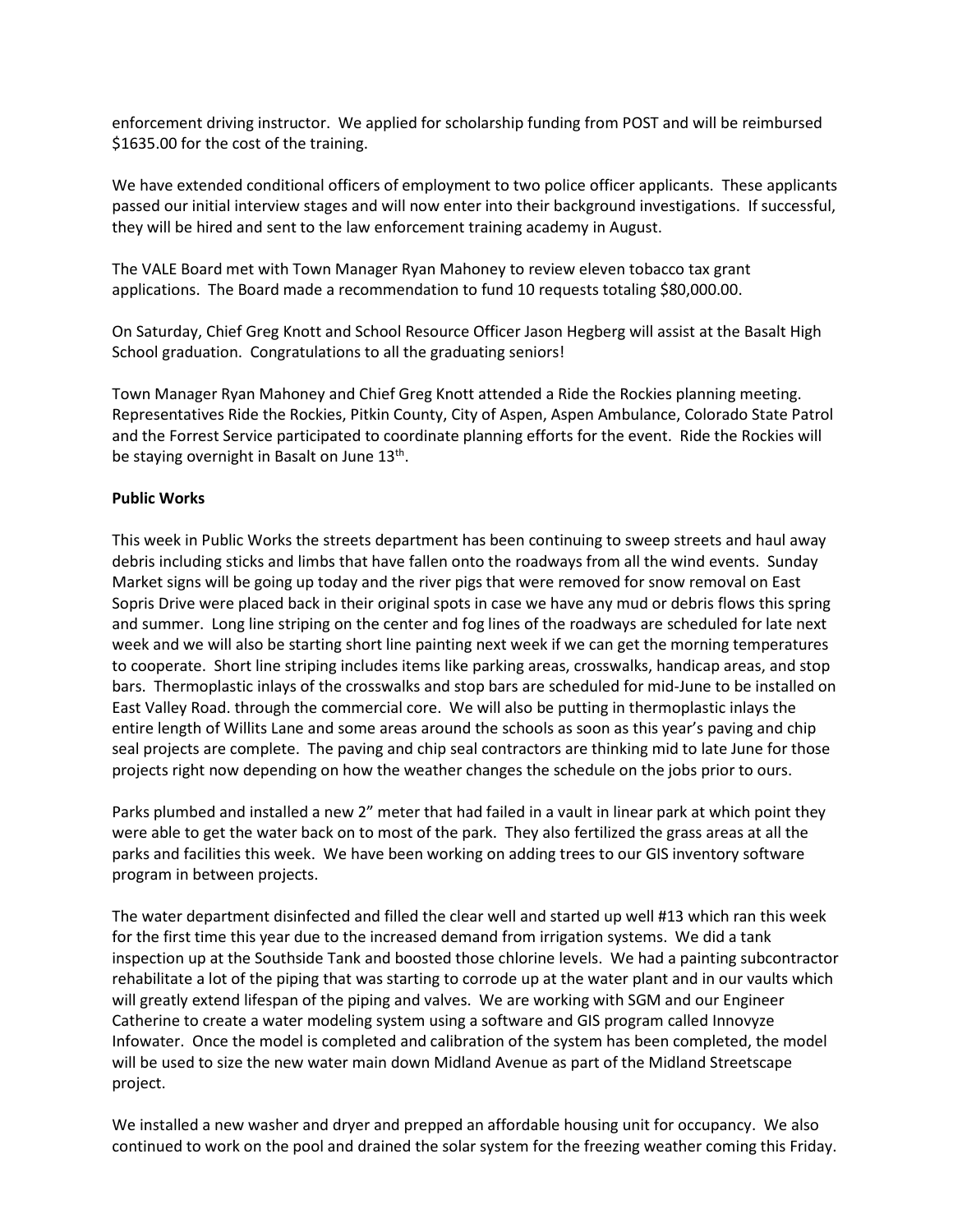We were able to coordinate with Climate control to get the solar warming system to integrate with the new system also so that is working well.

## **Planning**

**Basalt Center Circle Application –** The Applicant has submitted a final plan application and Staff has referred it out to the Town's referral agencies for review. The Planning and Zoning Commission started their review of the Application on May 17<sup>th</sup> and is scheduled to continue the review on June 7th.

**Basalt River Park Improvements** – Walters Inc. has wrapped up their work on Phase I of Basalt River Park. The architects on the bandshell and bus station/restroom continue to work on the designs for those elements of the park. Work on Phase II of the Basalt River Park by RMCL has begun.

**Midland Avenue Streetscape Project** – the Design Team and Town staff, have been moving the Midland Avenue Streetscape Project forward. As part of the public outreach for the Project a pop-up booth seeking public input was manned on Midland, the Let's Talk Basalt website was updated to provide information on the project, and a first community survey was released. The Design Team has also been meeting with various stakeholder groups, and the owners/managers of the properties along Midland to gain their input. The Design Team has formulated 3 conceptual plans which were presented to P&Z and Council in a work session on May 10th. Additionally, the concepts were presented to POST for feedback on May  $11<sup>th</sup>$ . An open house for the project was also held in conjunction with Motors on Midland on Saturday, May 14<sup>th</sup>. A second community survey is being published to gain further public input. The P&Z also held another work session on Tuesday, May  $17<sup>th</sup>$  regarding the conceptual plans and provided feedback.

**Green Initiatives and the Town of Basalt Photovoltaic and Energy Storage Project** –Staff and McKinstry continue to work with Holy Cross Energy, the school district, CORE and members of the Green Team on the project. McKinstry has provided a cost/benefit analysis on a handful of sites for Town Staff's review. Staff met with McKinstry and representatives of the School District last week to discuss other options for projects on School District property.

**Other Basalt Forward 2030 Support** – Town Planning Staff also provided support to the Manager for the Basalt Forward 2030 projects.

**Mid-Valley Center Lot 4** – Phase 1A of the Project has been completed, and the landscaping has been installed. Town Staff and Gould are moving forward with final design of the foundation and building. The building construction will occur later this summer.

**Basalt River Park Development LLC** – A full building permit was issued on the Gallery Building which includes commercial, apartments, and the affordable housing units.

**Parcel 5, Sopris Meadows Application-** The Planning and Zoning Commission reviewed the Parcel 5, Sopris Meadows Preliminary Plan Application on May 3rd and made a recommendation. The Council is scheduled to begin the review of the Application at the May  $24<sup>th</sup>$  Town Council meeting.

**Development Review/Applications** – Staff also spent time on responding to administrative reviews, complaints and working on land use applications and building permits.

**Green Team** – The Community Recycling Event is tentatively scheduled at this time for June 25<sup>th</sup> at the high school, pending the acceptance of one vendor. More information will come.